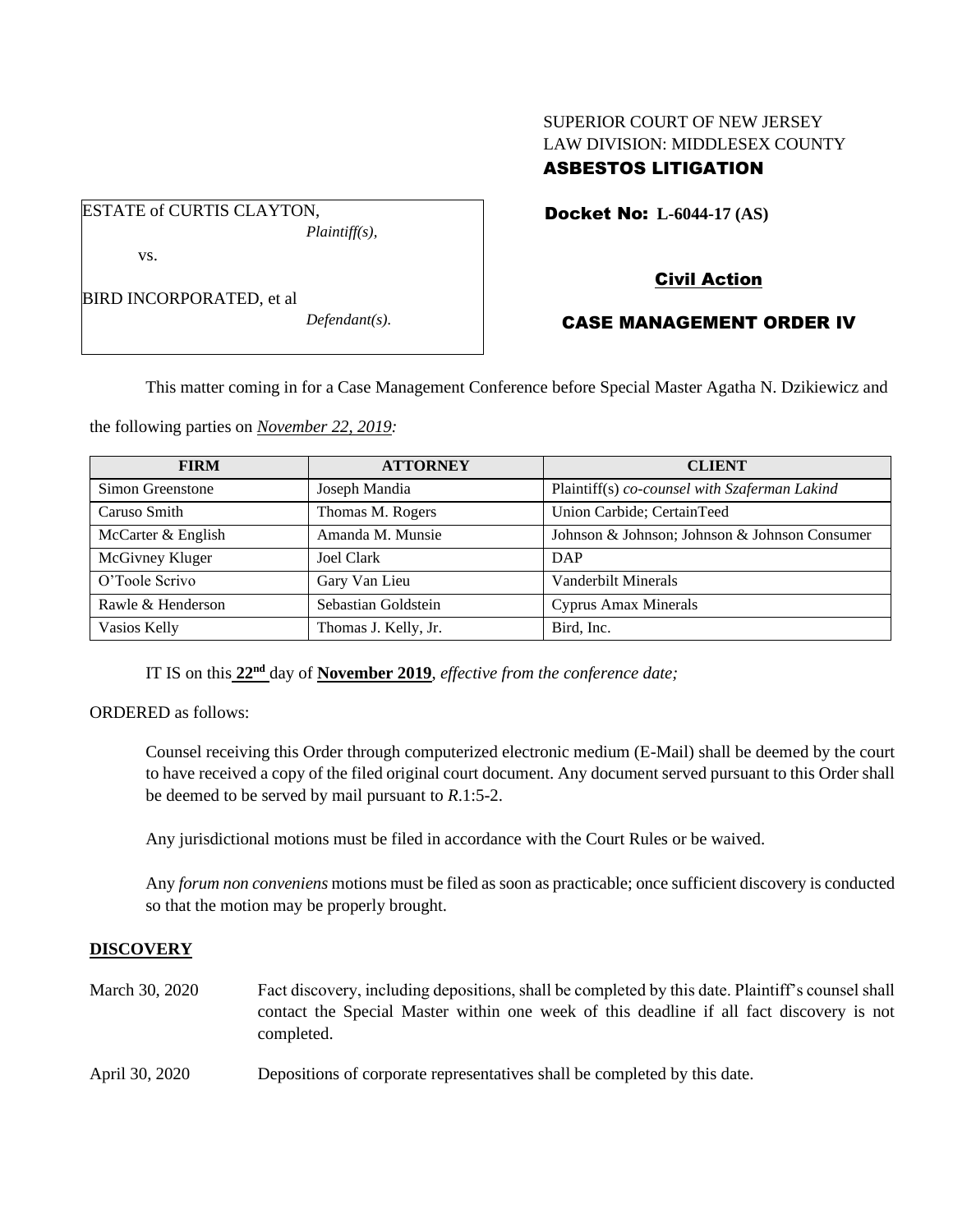### **EARLY SETTLEMENT**

September 18, 2020 Settlement demands shall be served on all counsel and the Special Master by this date.

### **MEDICAL EXPERT REPORT**

- June 1, 2020 Plaintiff shall serve medical expert reports by this date.
- June 1, 2020 Upon request by defense counsel, plaintiff is to arrange for the transfer of pathology specimens and x-rays, if any, by this date.
- September 4, 2020 Defendants shall identify its medical experts and serve medical reports, if any, by this date. In addition, defendants shall notify plaintiff's counsel (as well as all counsel of record) of a joinder in an expert medical defense by this date.

#### **LIABILITY EXPERT REPORTS**

- July 6, 2020 Plaintiff shall identify its liability experts and serve liability expert reports by this date or waive any opportunity to rely on liability expert testimony.
- September 4, 2020 Defendants shall identify its liability experts and serve liability expert reports, if any, by this date or waive any opportunity to rely on liability expert testimony.

### **SUMMARY JUDGMENT MOTION PRACTICE**

- September 18, 2020 Plaintiff's counsel shall advise, in writing, of intent not to oppose motions by this date.
- October 2, 2020 Summary judgment motions shall be filed no later than this date.
- October 30, 2020 Last return date for summary judgment motions.

#### **ECONOMIST EXPERT REPORTS**

- July 6, 2020 Plaintiff shall identify its expert economists and serve expert economist report(s), if any, by this date or waive any opportunity to rely on economic expert testimony.
- September 4, 2020 Defendants shall identify its expert economists and serve expert economist report(s), if any, by this date or waive any opportunity to rely on economic expert testimony.

#### **EXPERT DEPOSITIONS**

November 25, 2020 Expert depositions shall be completed by this date. To the extent that plaintiff and defendant generic experts have been deposed before, the parties seeking that deposition in this case must file an application before the Special Master and demonstrate the necessity for that deposition. To the extent possible, documents requested in a deposition notice directed to an expert shall be produced three days in advance of the expert deposition. The expert shall not be required to produce documents that are readily accessible in the public domain.

 $\_$  , and the set of the set of the set of the set of the set of the set of the set of the set of the set of the set of the set of the set of the set of the set of the set of the set of the set of the set of the set of th